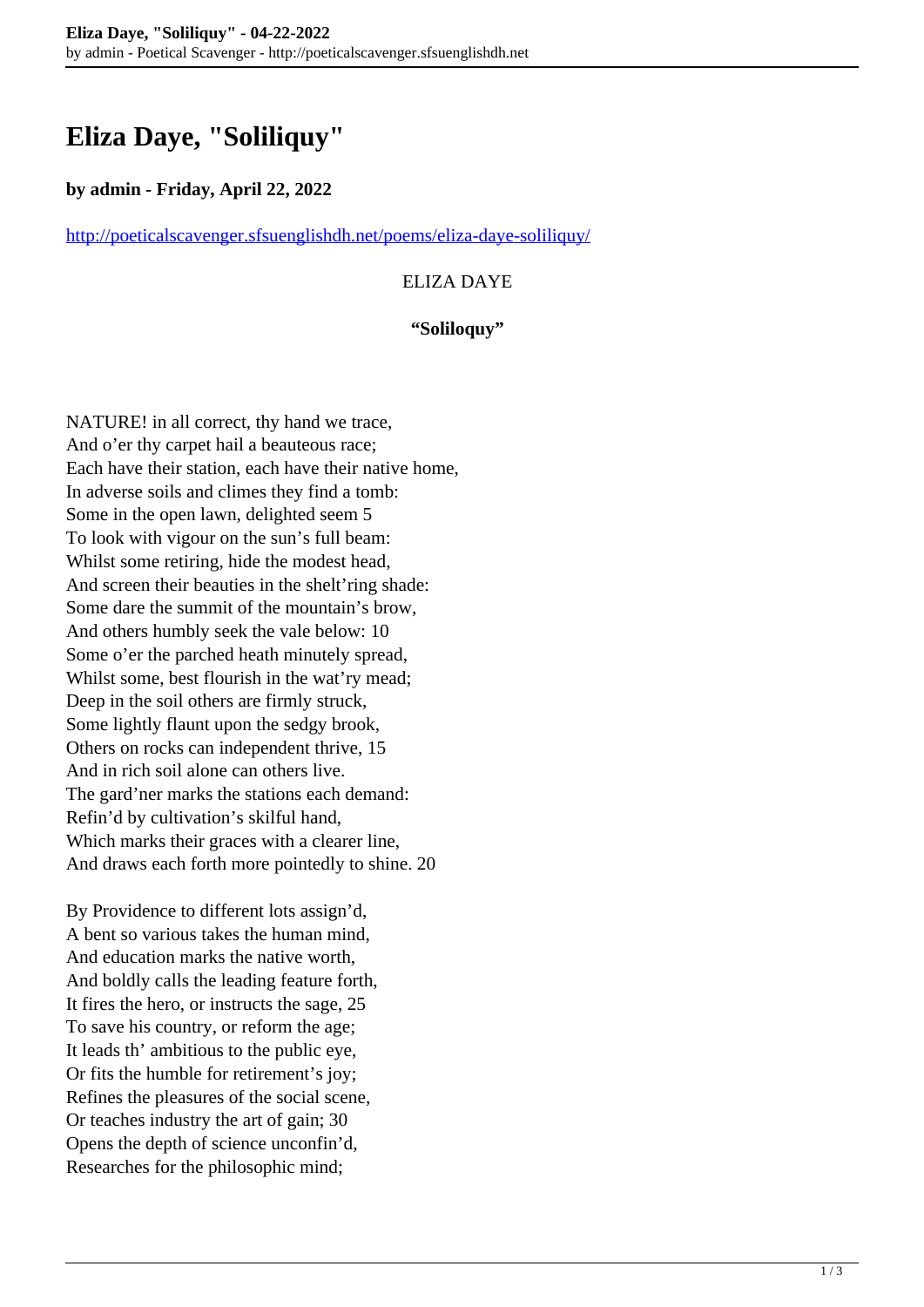It gives the gay, more graceful to be seen, Swim on the surface of each trifling scene; It can its proper views to fancy give, 35 And by th' applause of ages bid it live.

Oh happy they! whose lot thro' life's design'd, To suit what nature gave, and art refin'd, Let glory's radiant form the soldier shield, And courage lead him to the hostile field; 40 Give sensibility its social joy, And for life's trials arm cold apathy. Fortune and favouring friends may genius see, All feel the native powers of fancy free; Oh! were the human lot disposed so, 45 This were a world of joy, scarce mix'd with woe; But ah! full oft we see the tortur'd mind, Destin'd to trials of ungenial kind, Where without arms t'oppose, stern foes invade, And all its native virtues seem to fade; 50 The feeling shed not still the tear of joy, Nor cold disdain meets careless apathy; Bright genius roves not still without restraint, Nor always free his favorite scenes to paint; But evils check the wing he lightly spread, 55 Then warm imagination too must fade. Reflection in this solitary scene, Engraves for me the solemn truth within, As on the moss-grown rock now seated here, Pain'd memory finds the source of many a tear. 60

# **NOTES:**

**4** *climes* "A tract or region of the earth; now often considered in relation to its distinctive climate" (*OED*).

**11** *heath* "Open uncultivated ground; a wilderness" (*OED*).

- **12** *wat'ry mead* A wet, "marshy" meadow (*OED*).
- **14** *sedgy* "Covered or bordered with sedge," that is, various "course grassy, rush-like plants" (*OED*).

**25** *sage* "Of a person: wise, discreet, judicious" (*OED*).

**41** *sensibility* "The quality of being readily and strongly affected by emotional or artistic influences and experiences" (*OED*).